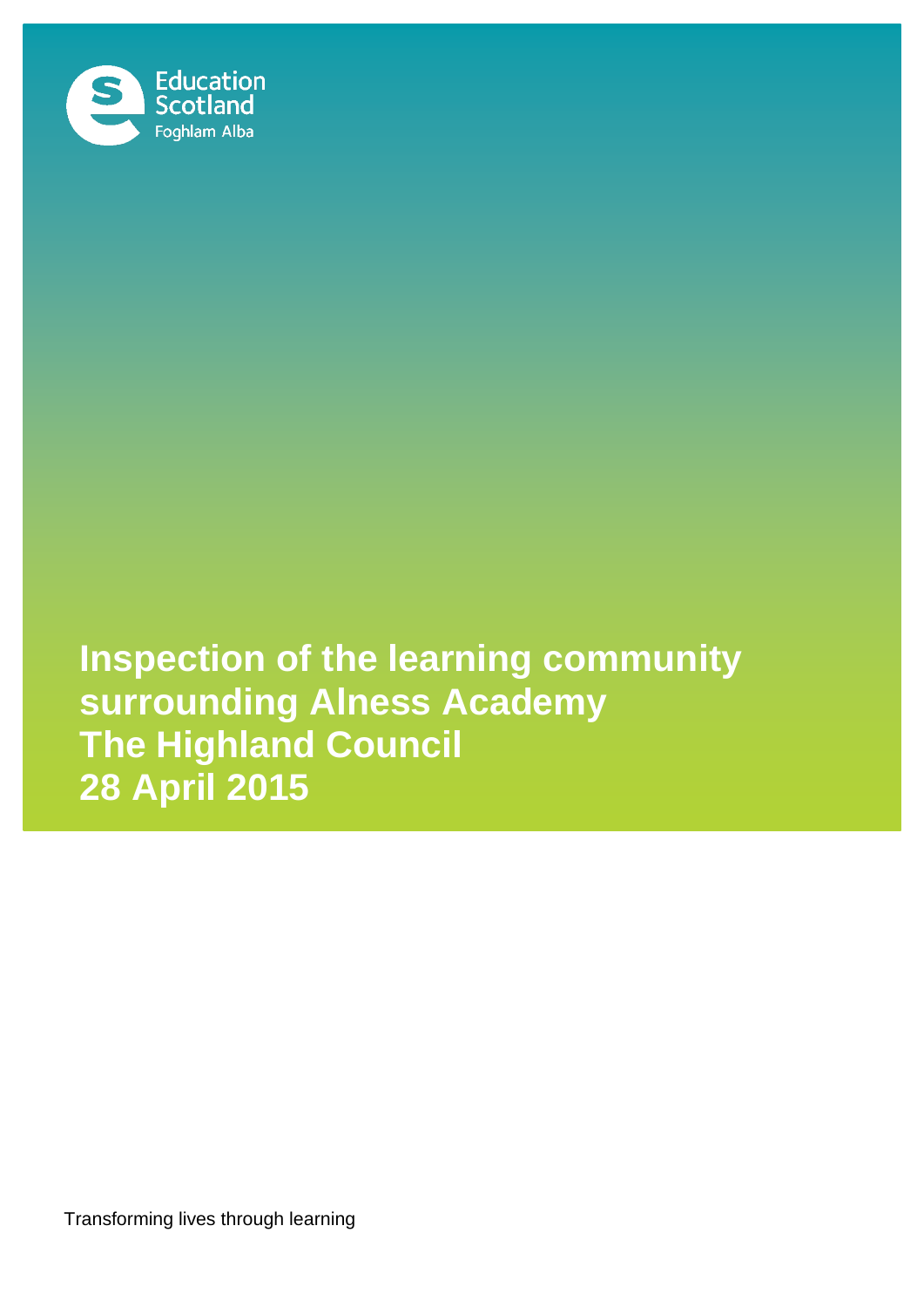## **1. Context**

Community learning and development (CLD) partners within the area of Alness Academy were inspected by Education Scotland during February 2015. During the visit Education Scotland staff talked to children, young people and adults. We worked closely with local CLD managers, CLD providers, partners, paid staff and volunteers. We wanted to find out how well partners are improving the life chances of people living in the community through learning, building stronger more resilient communities and improving the quality of services and provision. We also looked at how well paid staff and volunteers are developing their own practices and how well partners, including schools are working together.

## **2. How well are partners improving learning, increasing life chances, promoting and securing wellbeing?**

Across the learning community many young people and a few adults are engaging in good quality learning programmes. There is a strong focus on supporting young people to achieve and improve life chances. The Place youth centre provides good quality learning opportunities and young people are developing skills and confidence. A few young people gain awards such as first aid, child protection and food and hygiene through working in the Summer Playscheme. They use this experience to progress to further volunteering and employment. There is an improving trend in young people gaining Youth Achievement and John Muir awards. However, some are not clear about what they were achieving through these awards. The Youth Development Officer works closely with staff at Alness Academy to target young people requiring support. There is scope to work with the school to further develop a strategy to raise attainment and achievement. Partners are starting to target their work better through the use of a Demographic Profile. There is more to do to ensure that all of their work is underpinned by a clear and shared rationale. CLD staff now employ a more flexible and robust performance management system. This is encouraging but is at an early stage.

Commissioned adult learning classes funded by High Life Highland help a few adults and families to achieve, for example through the 'Healthy Brains' project at the Perrins Centre. There is a focus on improving mental health and wellbeing. Small numbers of adults are improving their computing skills through classes at the West End Community centre. However, opportunities for progression are not clear. The provision of adult literacy and numeracy in Alness has been hampered by staff vacancies and illness. A newly appointed member of staff should help this improve. A focus on improving health and wellbeing underpins programmes for older people at the Averon Leisure Centre. Concessions for older people and the unemployed is improving access to activity programmes. The 'Knowing Me, Knowing You' programme successfully engages new participants in physical activity. Across the learning community partners are not yet sharing management information and performance data. Improving this will help partners to target and plan better together.

Young people are improving confidence, self-esteem and gaining qualifications through a range of opportunities and activities. These include Rock Challenge, J Rock, Summer Playscheme and the Ross and Cromarty Pipes and Drum School.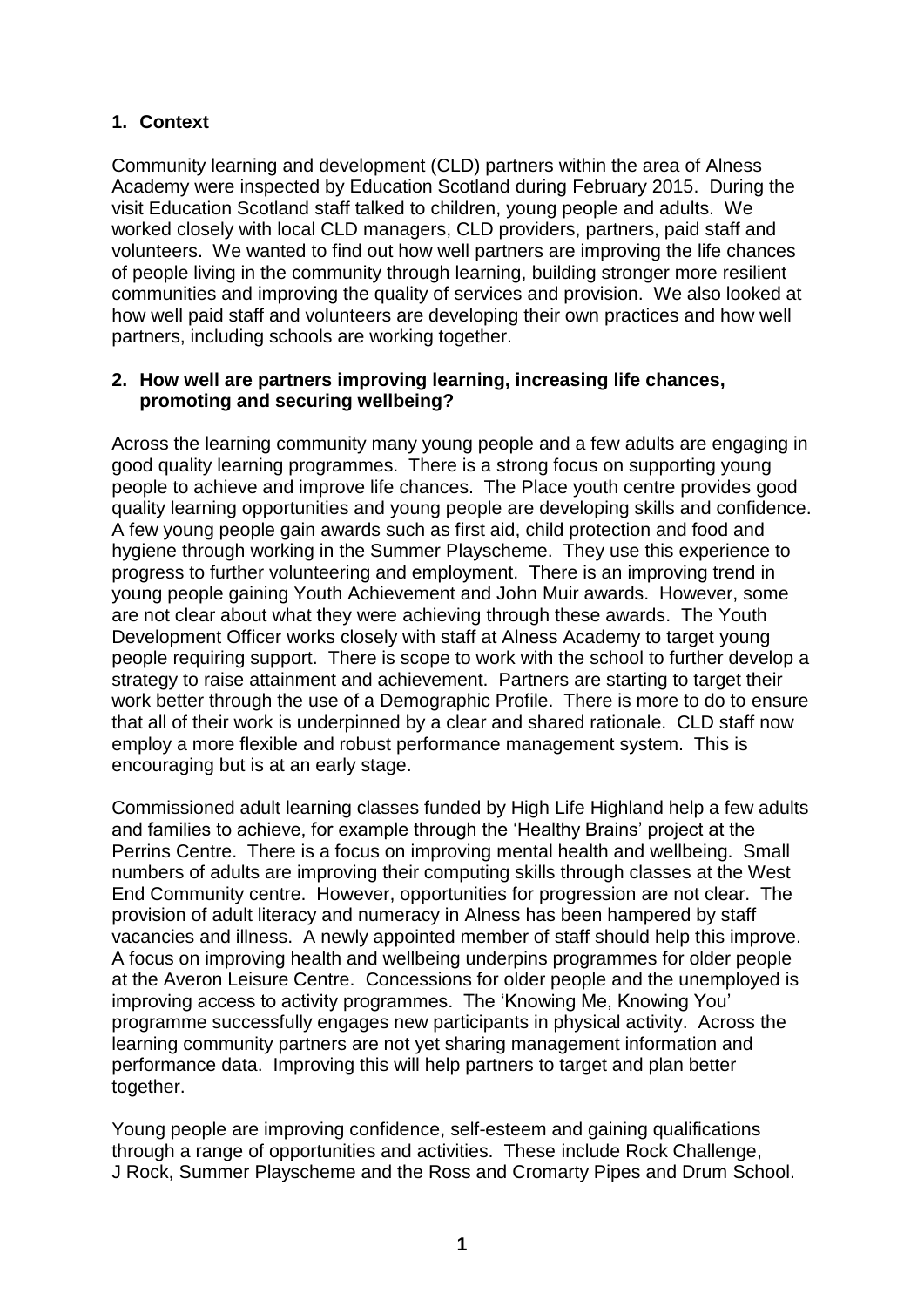Good numbers of young people in Alness Academy participate in the annual dance drama 'Rock Challenge'. They are gaining in confidence, improving relationships with other young people and with staff. For some the commitment required has had a significant impact on their behaviour and attitude to school. The project is also helping young people to make positive healthy lifestyle choices choosing to participate in an activity that produces a 'natural high' rather than smoking, alcohol or drugs. Other young people gain skills through dance and gymnastics. The Place helps young people to achieve through award programmes and fundraising. The Skillforce pilot programme improves young people's self-belief and confidence leading to improved life chances. Employability support at The Place enhances young people's employability and career management skills. Close working between the Children's Services Worker, Primary Mental Health Worker and youth work staff is leading to bespoke programmes being delivered to young people. Many young people are becoming more resilient as a result. Increasing numbers of young people are progressing to employment from Alness Academy. Volunteering opportunities in the community help young people move into further learning and employment. Those involved in 'Youth Voice' are active in campaigns such as 'save our schools'. However, mechanisms for feedback to other young people is not yet fully developed. Young people could also be more involved in planning their learning.

Adult learning is limited in Alness. Families at Book Bug sessions in the library are increasing knowledge about how to play with their children. They are making new friends and increasing social contact. Families from different background are becoming more active through the Creative Pathways to Peace project. A few adults are progressing to make a peace quilt. Adults attending the job club at West End Community Centre are learning basic computing skills. Older people at the Averon Centre are becoming more active and feel better about their health. Classes are specifically designed to alleviate falls and help people be safer in the community. Many older people progress to other groups. Information regarding opportunities for adults to learn and achieve is limited. There is considerable scope for partners to work better together to coordinate this.

A few community groups are active and influential across the learning community. The Place youth centre is highly valued by young people and adults. Youth programmes are helping to decrease anti-social behaviour. Easter Ross Employability Group jointly planned and delivered an event in 2014 that attracted almost fifty exhibitors. A few sports clubs are increasing membership and providing pathways to encourage participation. Through the Motiv8 programme NHS and High Life Highland are increasing the number of access passes for leisure facilities. Seeds of Hope deliver twice weekly food banks to local people and engage with over 300 families across Alness and Invergordon. The West End Community Centre, Ardross Community Hall and the Capstone Centre are addressing social isolation by providing support for older people. Evanton Community Wood are building capacity through volunteering. District Partnerships provide the interface for local community planning although these are at an early stage of development. Budgets provided through the Ward Manager are successfully used by youth providers to develop targeted programmes for young people. Networking between organisations is evident but it is not yet joined up enough. These would benefit from being more formalised. The Alness and District Times produced monthly by the Heritage Centre provides a very helpful local information. Over 600 copies are distributed each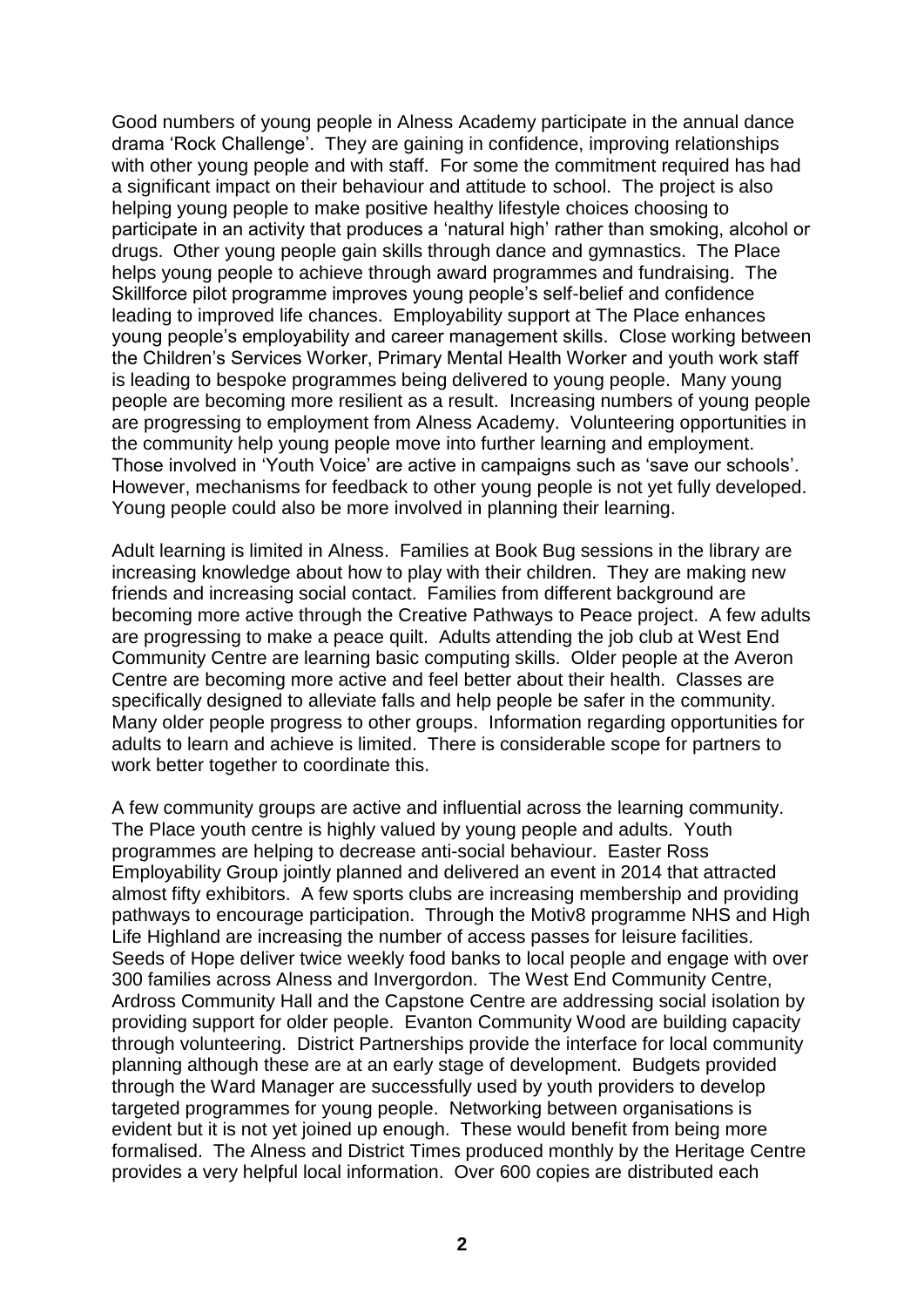month and it is valued by the local community. Volunteering across Alness is strong with some volunteers progressing to other learning. However, volunteers are not clear about the range of training and development on offer. Ross-shire Voluntary Action provide training and development to community groups although only a few are accessing this in Alness. A few community groups are heavily dependent on older volunteers and are finding it difficult to attract new volunteers to ensure continued service delivery. Alness has a range of community facilities such as West End Community Centre, Heritage Centre, the Perrins Centre and Capstone. There is considerable potential for groups to work more closely to ensure coordination of service and prevent duplication.

## **3. How well are partners working together and improving the quality of services and provision?**

Whilst there is some positive collaborative work, partners could work better together to improve the quality of services and provision. As yet, there is no shared vision across the learning community and this needs to improve. A range of partners contribute to the curriculum at Alness Academy. Young people are being supported well to develop skills for learning, life and work. A preventative approach to securing improved post-school destinations is being developed in conjunction with Alness Academy. A partnership agreement between the school and youth work staff would further strengthen current informal networks. This would also assist with allocation of resources locally. Recent networking events run by the Easter Ross Employability Group are helping to increase knowledge of local services. Two young people are now involved in the Community Council as a result of partnership working with the youth work team. Closer working between the Rock Challenge and Plan B Dance will further enhance the learning offer to young people. Partners are working to improve health outcomes for older people with a particular focus on reducing loneliness and improving mental health.

Youth workers are developing their skills through support from staff at The Place. A few are now securing employment and completing training courses. Volunteers are supported to develop through a range of training and CPD although this could be more consistent. CLD staff engage in professional learning and feel well supported by managers. Regular support and supervision and appraisal is in place. Reporting back to stakeholders could be improved. The annual High Life Highland staff survey outcomes are not communicated well to local staff. Young people involved in youth participation now need to be more involved in taking forward the outcomes of consultation. The library is working towards Customer Service Excellence accreditation although timescales are unclear. Self-evaluation is developing but it is not yet embedded. Joint self-evaluation with partners is at an early stage.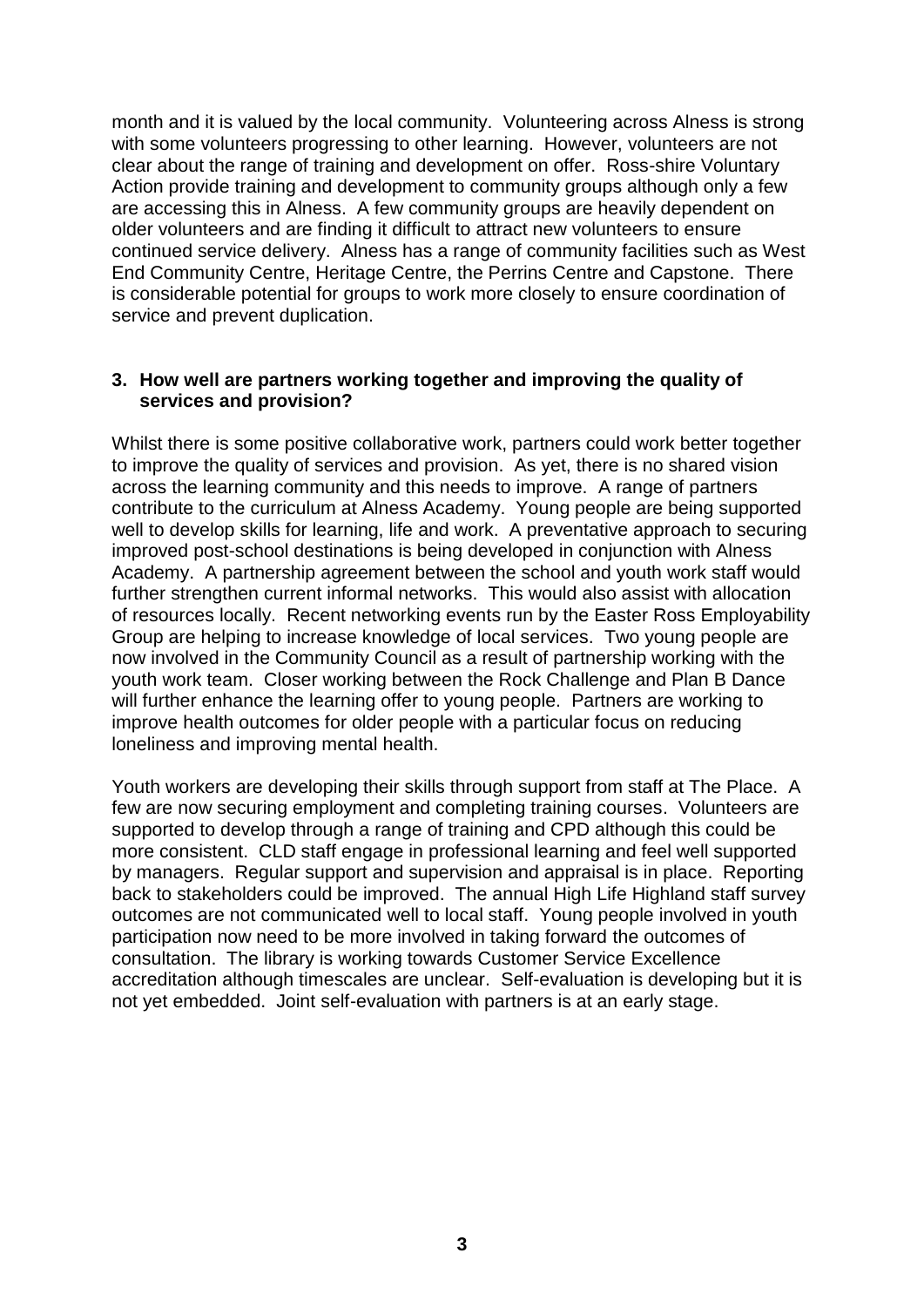This inspection of learning and development in the learning community surrounding Alness Academy found the following key strengths.

- Some innovative work with young people leading to positive outcomes.
- Focus on health and wellbeing with older people.
- Strong ethos of getting things done in the community.
- A wealth of community assets and active volunteers.

We discussed with partners how they might continue to improve their work. This is what we agreed with them.

- Improve targeting through better data sharing and analysis.
- Embed a programme of adult learning across the learning community.
- Develop and embed a shared vision for learning across Alness.
- Formalise current partnership arrangements.
- Improve joint self-evaluation across partners.

## **4. What happens at the end of the inspection?**

There are significant improvements needed and partners do not yet have a good understanding of their strengths and areas for improvement. Our Area Lead Officer along with the education authority will discuss the most appropriate support in order to build capacity for improvement and will maintain contact to monitor progress. Education Scotland will provide a package of support to partners following the inspection. We have asked the learning community to provide us with a report on progress within one year of publication of this report. We will then decide whether another inspection is required.

Sheila Brown **HM Inspector** 28 April 2015